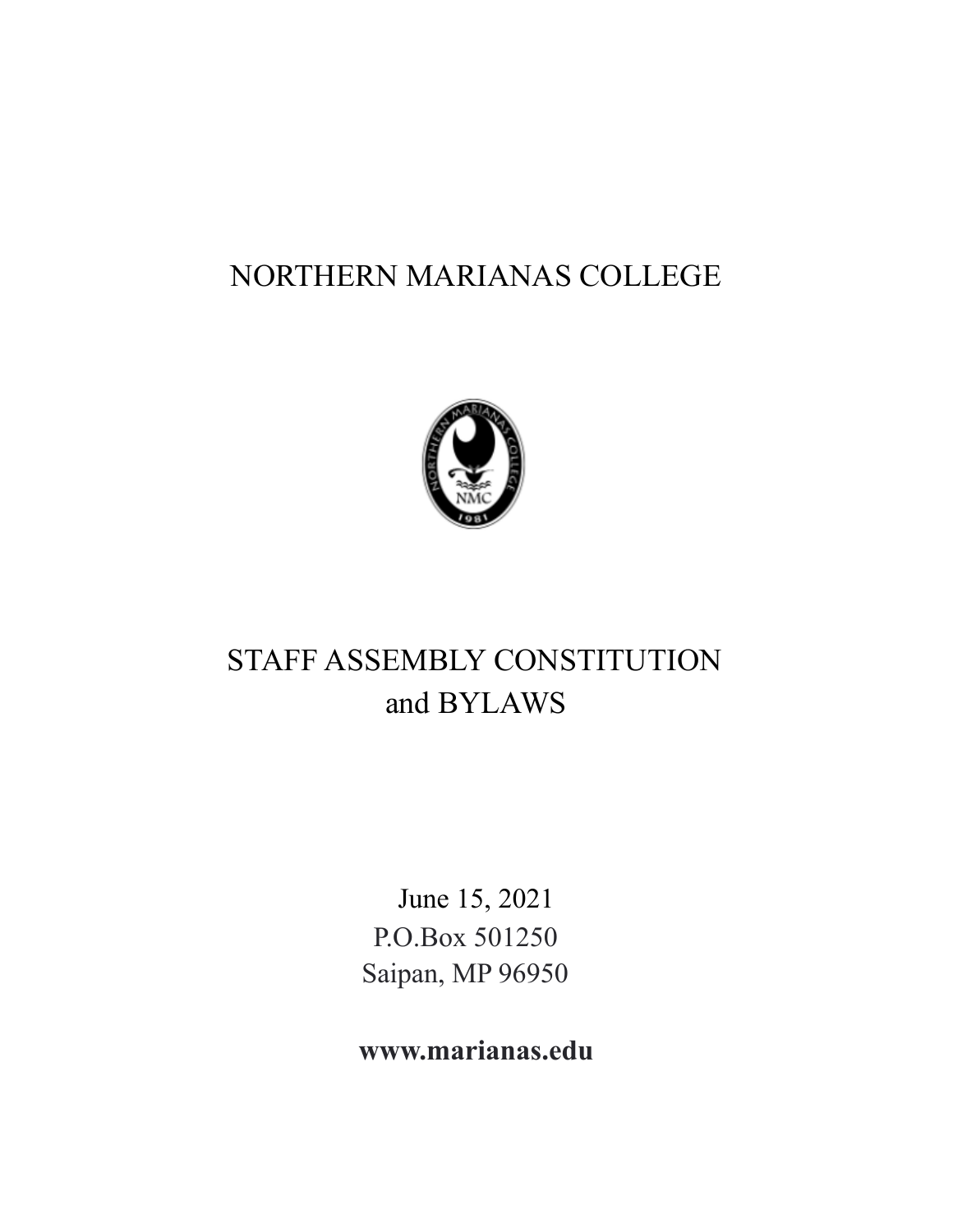### *NMC Mi***s***sion and Vision:*

*NMC Mission Statement: Northern Marianas College, through its commitment to student learning, provides high quality, affordable, and accessible educational programs and services for the individual and people of the Commonwealth.*

### *NMC Vision Statement:*

*Northern Marianas College will serve as the engine to drive the economic growth and the social and cultural vitality of the Commonwealth.*

## **Article I - NAME**

The name of this organization shall be the Staff Assembly of Northern Marianas College, referred to herein as "the Assembly."

The name of the legislative body shall be the Staff Senate, referred to herein as "the Senate."

## **Article II - PURPOSE**

The purpose of the Assembly is to take part in the participatory governance and to promote communication between members of the college staff and the administration, faculty, and students; and, to encourage and promote professional development, unity, and loyalty within the college, and to strive continually to support the vision and mission of the Northern Marianas College.

The purpose of the Senate is to foster and enhance communication between the staff and the college administration by providing a forum for exchange of staff ideas and concerns, as well as to represent and advocate those concerns within the college community. The Senate acts in an advisory capacity to the administration, and other college groups on behalf of the staff.

## **Article III – MEMBERSHIP COMPOSITION**

Section 1, Senate, representing staff employee groups, is composed of eight staff senate (8). Assembly members are set forth below:

## Section 2. FULL MEMBERSHIP

a. Full membership is granted to the following persons:

i. All permanent full-time non-faculty employees who are not represented by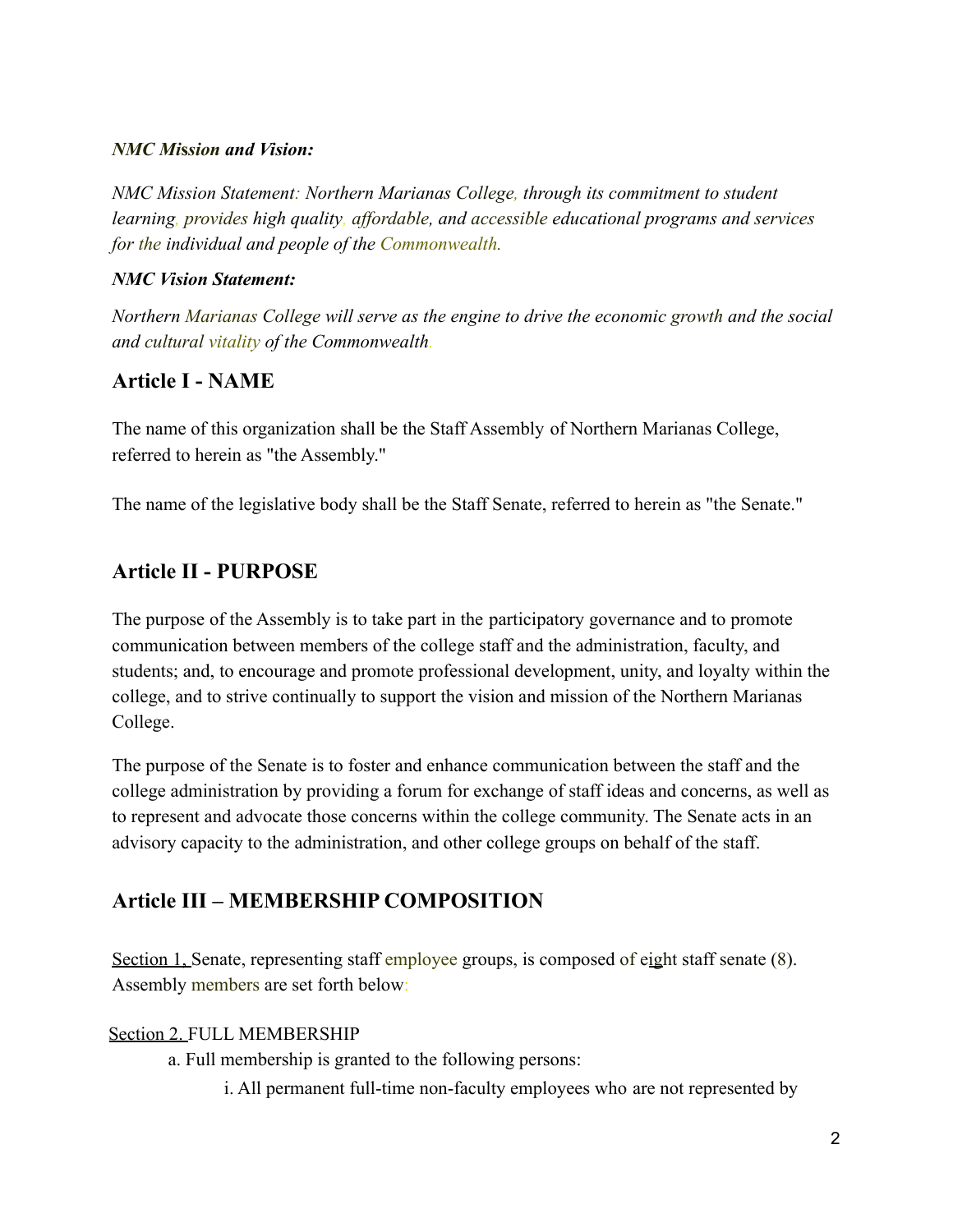faculty senate; and

ii. Not considered administrators, including president, deans, directors, department chair, general council or assistant to the president.

b. Full members of the Assembly are afforded the right to vote in matters brought before the Assembly.

c. Full membership is required to serve in the Senate and on committees.

#### Section 3. ASSOCIATE MEMBERSHIP

d. Associate membership is granted to the following persons:

i. Full-time limited terin non-instructional staff, or

ii. Half-time non-instructional employees; and,

iii. Not considered administrators, including president, deans, directors, department chair, general council or assistant to the president.

e. Associate members are afforded the right to attend Assembly meetings and to express his or her concerns and opinions in the Assembly. f. Associate members are not afforded the right to vote in the Assembly.

#### Section 4. EX-OFFICIO

g. A representative of the Human Resources Office will serve as an ex officio member.

h. If the immediate, past president is not re-elected to Staff Senate, that individual will become a non-voting ex-officio member for the year immediately following his or her presidency.

## **Article IV - BYLAWS**

Section 1. Staff senate establishes bylaws to this Constitution which govern matters in this Constitution.

Section 2. Amendments to the Bylaws are set forth in the Constitution.

## **Article V- AMENDMENTS**

Section 1. Recommended changes to these bylaws will require an affirmative vote of at least two-thirds of the Senate.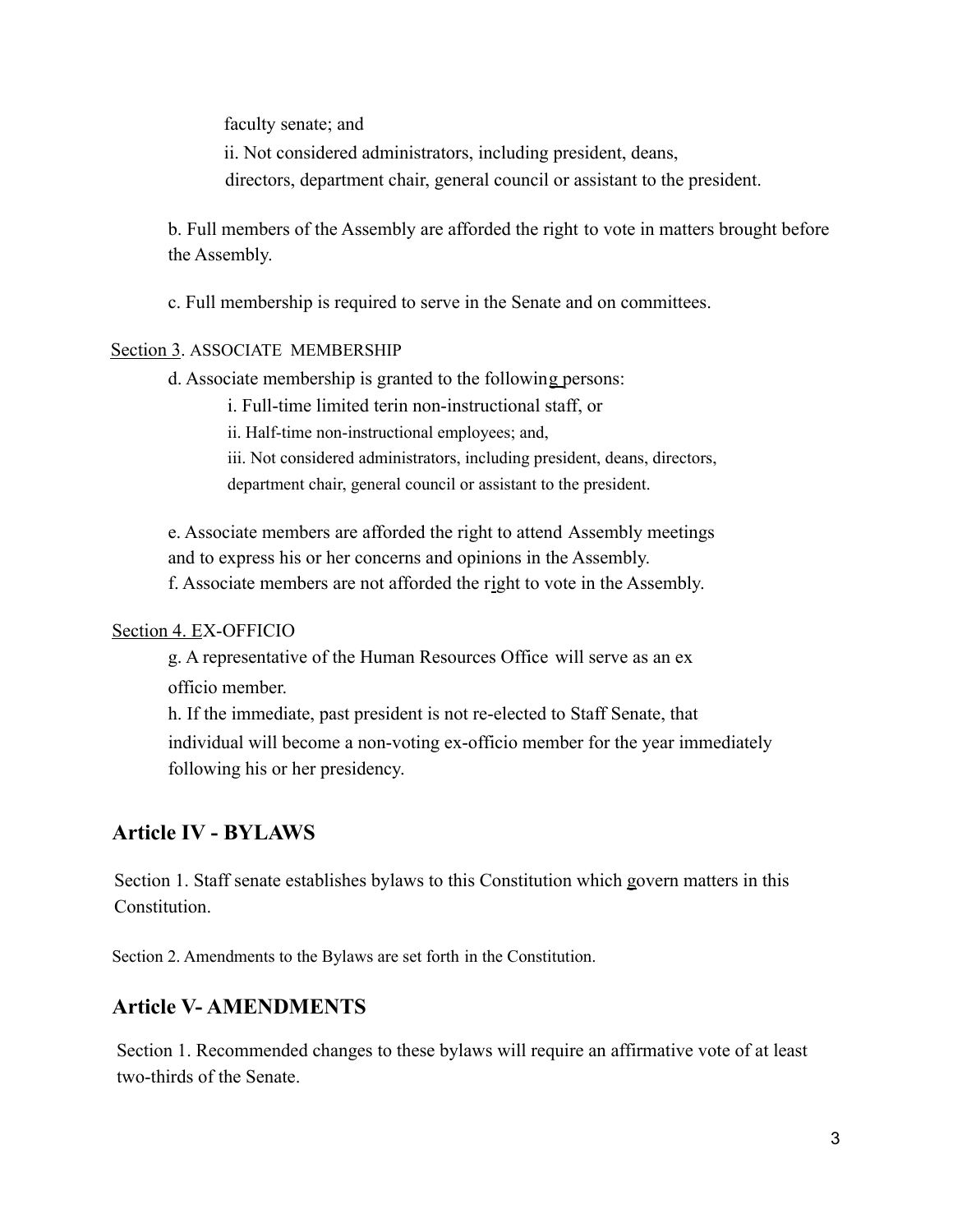## Northern Marianas College Staff Senate Bylaws

## **I. MEMBERSHIP**

Membership is set forth herein by the Northern Marianas College Staff Senate **Constitution** 

## **II. NOMINATIONS**

Any eligible staff member may nominate eligible members as candidates for the Staff Senate. Nominations will open on the first Monday of June and close on the second Monday of June.

## **III. GENERAL ELECTION**

A. The Ad-hoc Committee will form a sub-committee named "Election Committee." The Election Committee will collect all nominations as well as solicit further nominations if the minimum number of candidates is not reached.

B. The Election Committee shall certify nominees and place the names of qualified nominees on a written ballot that will be distributed to Assembly members and shall close no later than five (5) working days after the distribution of ballots.

C. The nine (9) candidates receiving the highest number of votes shall be declared elected to the seats. Ties shall be broken by lot.

D. Human Resource will provide a current staff listing, as well as staff who are qualified as full-time employees. Staff Senate will conduct the election and or any portions thereof as deemed necessary.

## **IV. ELECTION OF OFFICERS**

A. Staff senate officers will be elected on the first staff senate meeting after the general election through nominations.

B. New officers will assume their duties effective immediately.

## **V. VACANCY**

A. A vacancy occurring within a senator's term of office shall be filled by the next candidate with the highest number of votes within the area of representation from the initial election. However,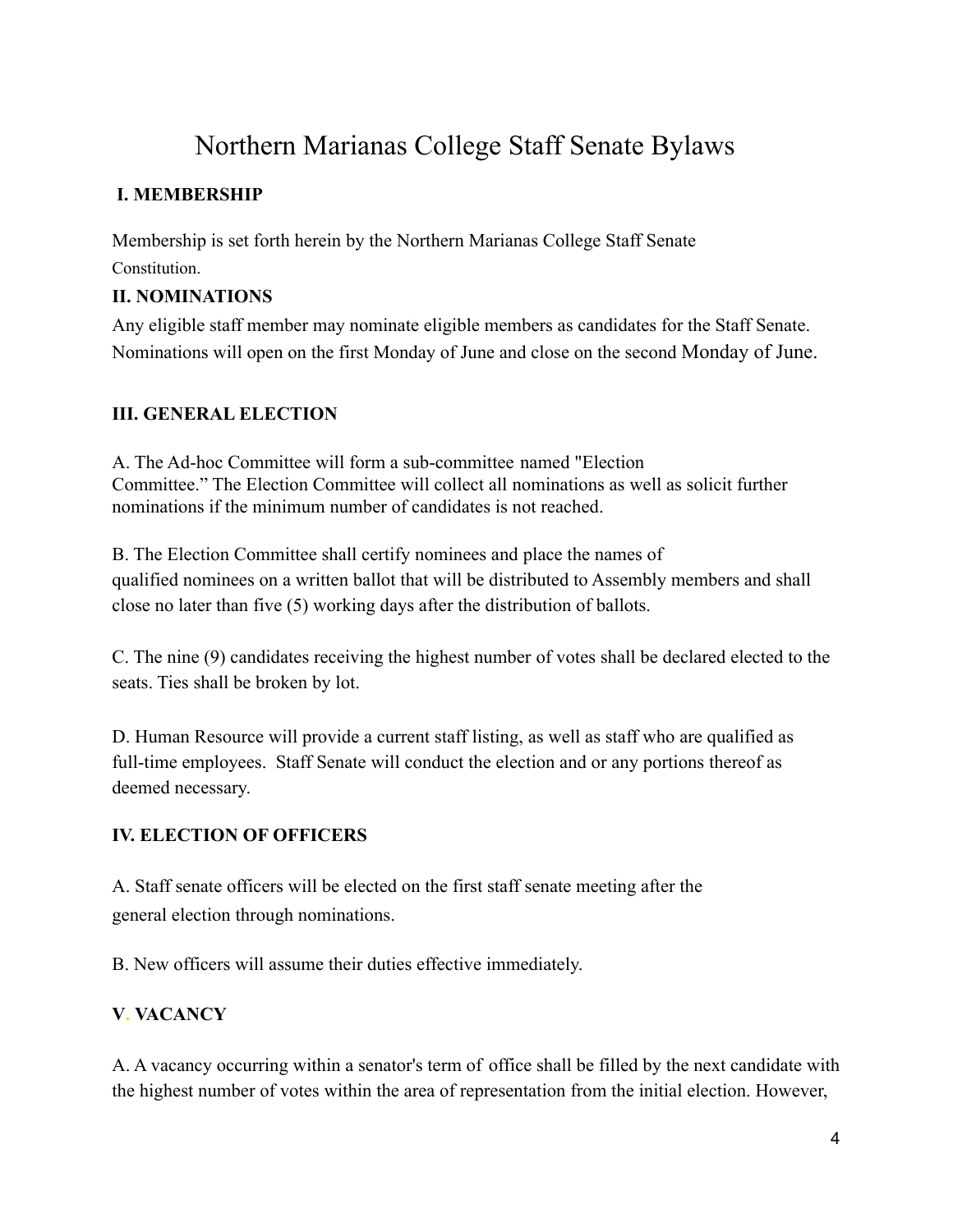should the candidate decline, a special election shall be held within 30 days of the vacancy. The newly elected member shall serve until the end of the term for the vacancy filled.

B. Should the president resign, the vice-president will assume the president's role for the remainder of the elected term of office. Should a vacancy occur in the other offices, an election will be held at the next meeting to fill the vacancy for the remainder of the elected term of office.

## **VI. TERM OF OFFICE**

A. Each Senator shall serve for a term of two *(*2) years.

B. No Senator shall be elected for more than two (2) consecutive terms. An exception can be made if there are no volunteers who wish to be a Staff Senator. The person shall also be approved by the current senators.

C. Staff Senators, whose service area changes during their two-year term, will continue in their current capacity until the next election.

D. Every two years, prior to election, representation will be reviewed to ensure maintenance of proportional representation.

E. A member may be removed from Staff Senate by two-thirds majority vote of the assembly members for cause.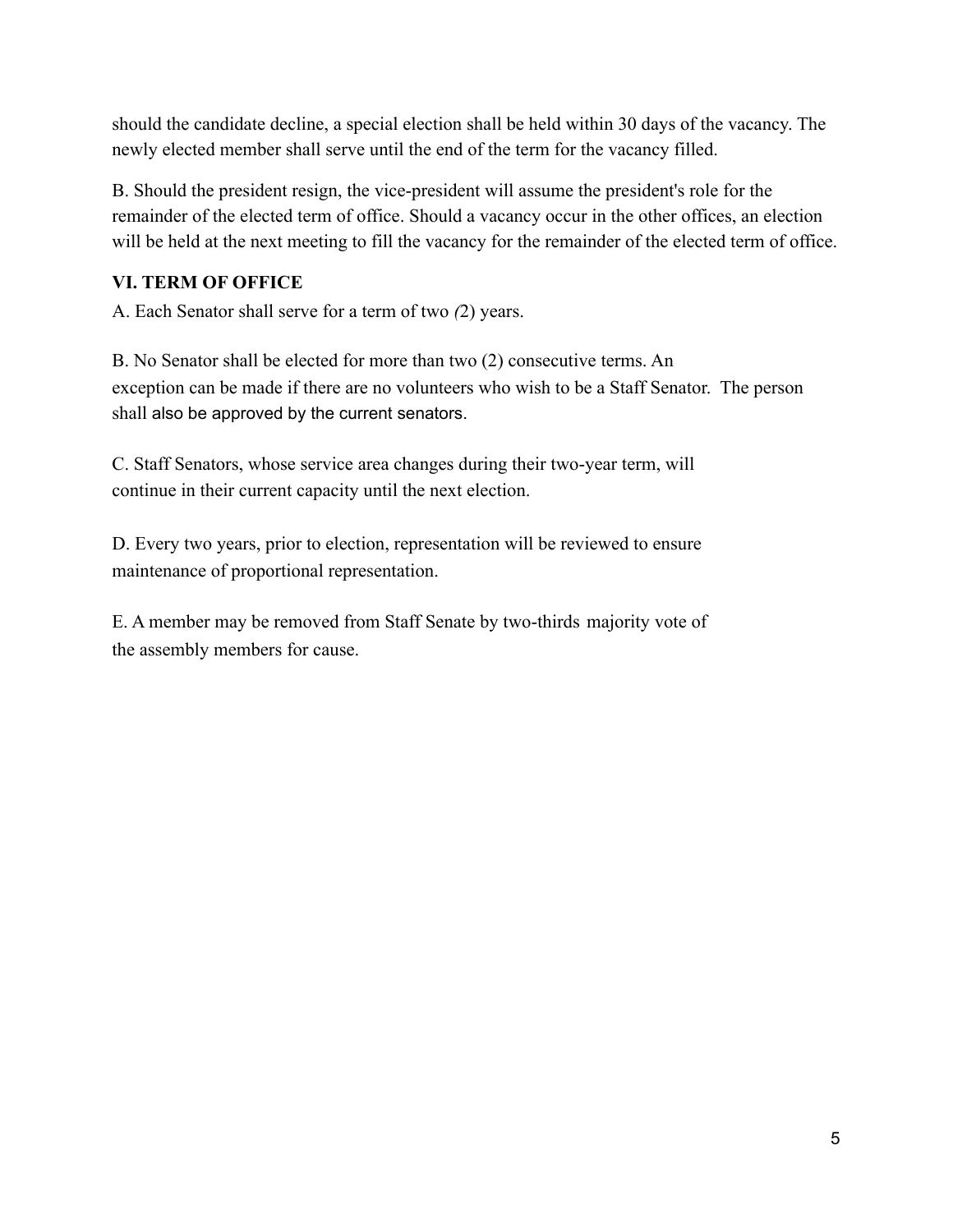#### **VII. OFFICERS**

A. The officers of the Staff Senate are President, Vice President, Secretary, and Treasurer.

#### *i. President shall:*

1. Preside at all meetings of the Senate and the Assembly;

2. Actively seek and encourage open and timely communication among all members of the Senate and the Assembly;

3. Communicate Senate and Assembly recommendations and proposals to the President of the College;

4. Ensures that the Assembly is represented in various committees as outlined in the College's "Institutional Excellence Guide," an organizational uide to Participatory Governance, Planning, Assessment, and Budgeting.

5. Prepares an annual report of Senate activities to be presented to, and approved by the Senate before submission to the

Administration by September 30.

6. Presides at Senate Executive Committee meetings and assembly meetings..

7. Prepares, in cooperation with the Executive Committee, an agenda

for each regular and special Senate meeting and assembly meetings.

8. Signs off to disperse funds, along with the Treasurer.

#### *ii. Vice President shall:*

1.Assumes the responsibilities of the President, Secretary, Treasurer in their temporary absence. If multiple officers are absent simultaneously, appoints someone to assist.

2. Collects reports from committees prior to Senate meetings;

3. Maintain a log of the actions, policies, and other proposals of the Senate.

#### *iii. Secretary shall:*

1.Records and disseminates minutes of each Senate and Assembly meetings as stipulated under the Minutes section of these bylaws.

2. Maintain all senate records and archive records.

3. Provides oversight to ensure timely dissemination of pertinent information.

4.Ensures the distribution of the agenda and minutes for each regular and special Senate and Assembly meeting.

5. Publish to the entire membership a calendar of meetings for each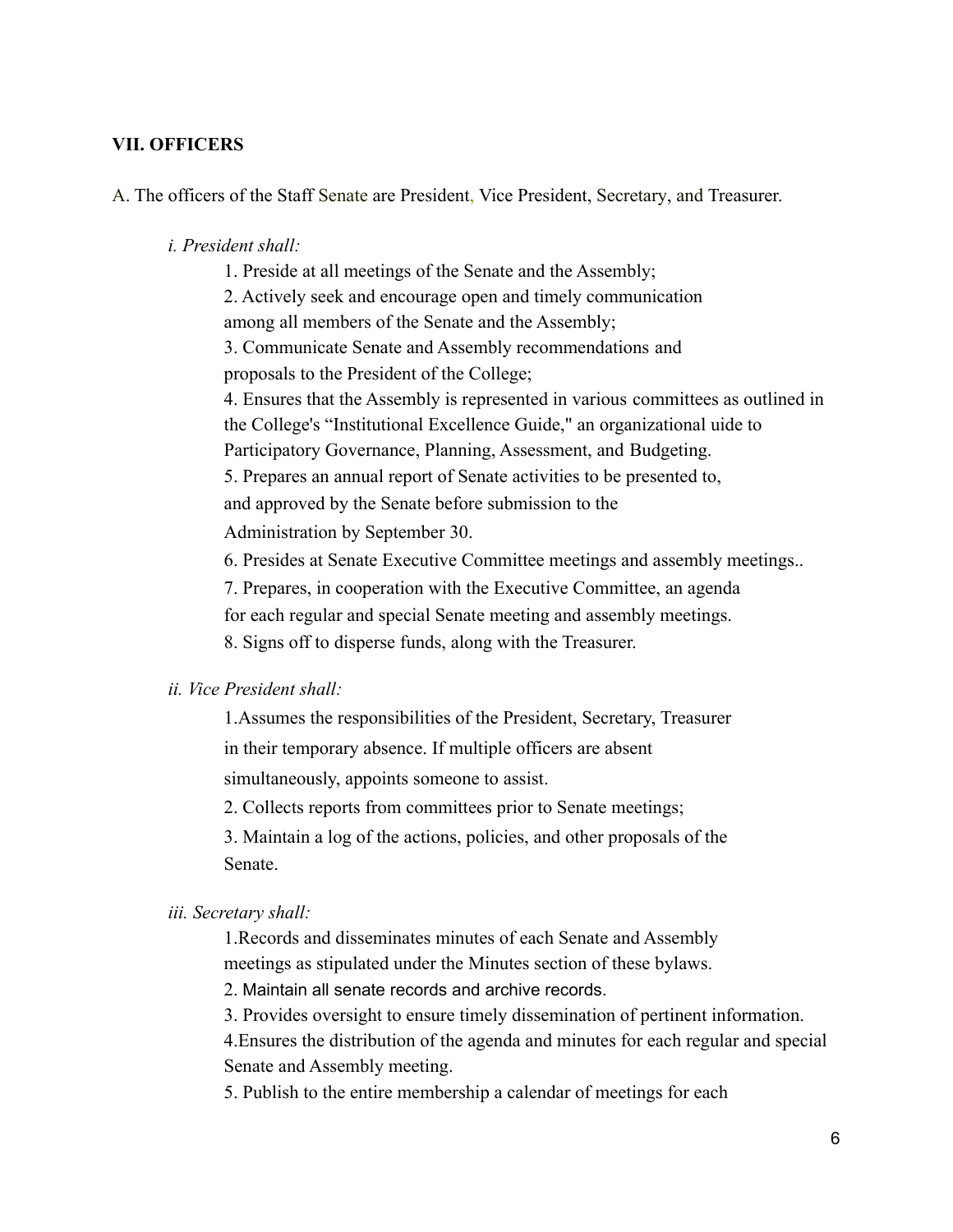semester specifying dates, places, and times of all regular meetings; 6. Issue notices of meetings, public agenda, keep appropriate records, and distribute minutes of all Assembly and Senate meetings. 7. Distribute (as soon as possible, each summer, to all Assembly members) the names of all Senators, along with the areas they

represent, and the names of all officers.

#### *iv. Treasurer shall:*

1. Provides reports on financial accounts of Staff Senate at Staff Senate meetings.

2. Collects and accounts for funds received through fundraising or budget efforts.

3. Maintains a filing system for deposits and payments from Staff Senate accounts.

4. Serves as Ex-Officio member on all fundraising projects related to staff.

5. Signs off to disperse funds, along with the Staff Senate President.

6. Presents a proposed annual budget.

### *V. Staff Senators shall:*

- 1. Regularly attend staff senate meetings;
- 2. Represent staff according to their assigned division department;

3. Communicate and seek opinions from staff from the assigned division*/*department;

4. Serve on at least one standing committee.

## **VIII. MEETINGS**

- A. Meetings will be conducted by Roberts Rules of Order and are expected to run no longer than 90 minutes.
	- i. The Assembly shall meet at least ONCE per semester for the purposes of expressing concerns, disseminating information, and voting on issues of concern to the Assembly.
	- ii. The Senate shall meet monthly, and as otherwise needed.
	- iii. Special meetings of the Assembly or of the Senate may be called by the President of the Senate, any three members of the Senate, or by written petition of (20%) of the full membership of the Assembly.
	- iv. The President of the Senate shall invite the President of the college to at least two (2) meetings of the Assembly each academic year, at which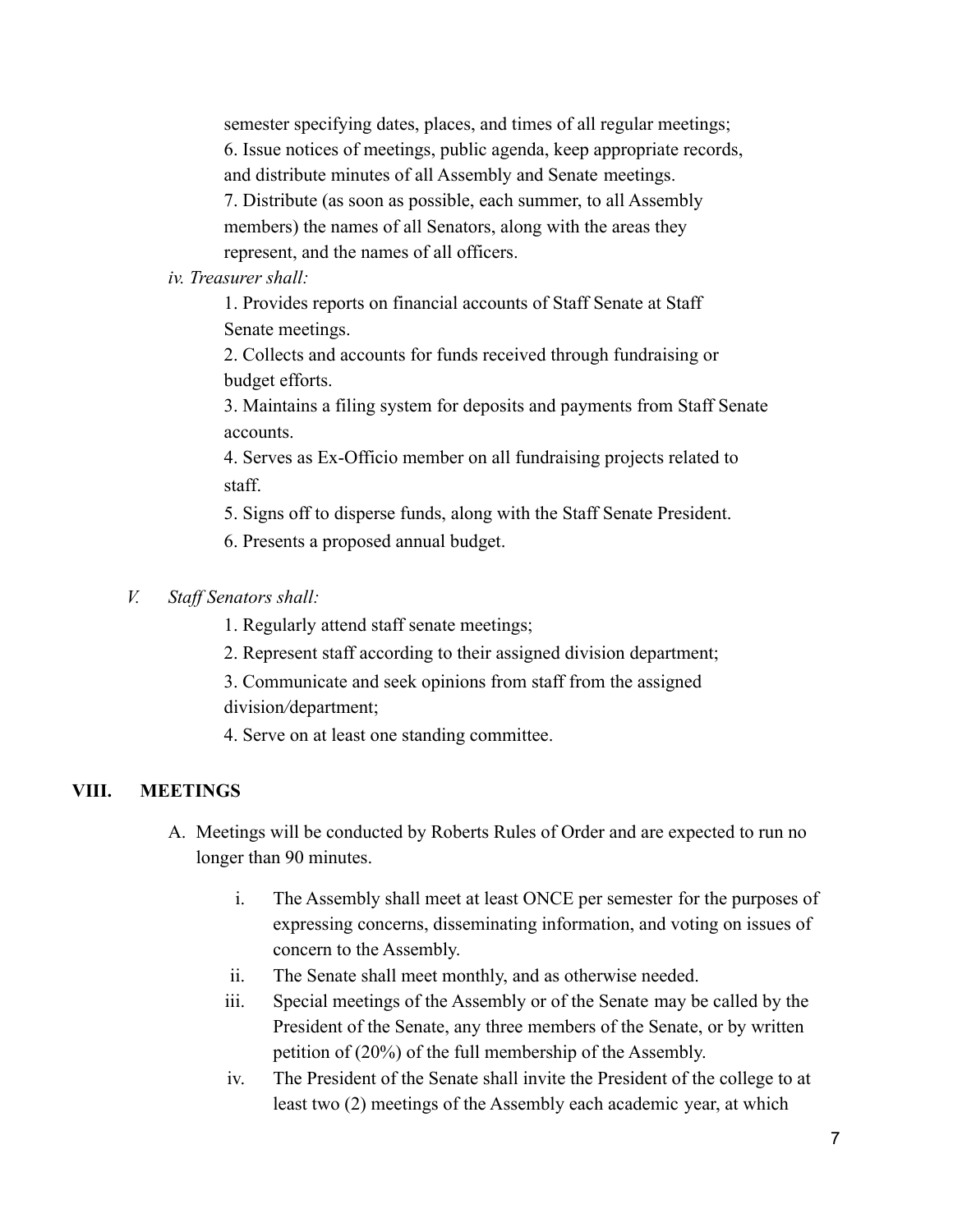meetings the president of the college shall be requested to discuss with the Assembly issues of concern to its membership. Written notice of concerns shall be provided to the President prior to the Assembly to have the President prepare and respond to concerns.

- B. All meetings of the Senate shall be open to all members of the Assembly. Both members and non-members may be invited to speak at Senate meetings relative to agenda items.
- C. A quorum shall consist of a majority of the members of the Senate. Passage of a motion requires a simple majority  $(50\% + 1)$  of Senate members present.
- D. Proxy votes, with the following exception, shall not be permitted in the general course of conduct of the Senate. Proxy votes may be considered in extreme cases when a Senator cannot be present and wishes to be represented on a crucial issue. The acceptance of proxy votes shall be determined prior to any vote on the issue by a two-thirds (2*/*3) majority of the Senators present.
- E. Minutes shall be taken and approved in a manner consistent with the conduct of business of the Senate. Minutes of the Senate meetings shall be made available to the College community at large, and shall, but are not limited to, a record of official actions and tally of official votes.
- F. The Senate shall determine the rules of its proceedings.

### **IX. AGENDA FOR SENATE MEETINGS**

- A. Any member of the college community, including those not full or associate members of the Assembly, may submit an item to be considered for inclusion on the Senate agenda. Such items shall be duly considered. Such items are to be submitted to any member of the Senate.
- B. The agenda for Senate meetings shall be prepared by the executive committee and distributed to all members of the Assembly at least two (2) working days before the regularly scheduled meeting.

## **X. COMMITTEES**

- A. Executive Committee
	- i. The Executive Committee is composed of the Senate President, Vice President, Secretary, and Treasurer. The Executive Committee is responsible for the following:
		- 1. Reviewing all committee reports.
		- 2. Planning the agenda for Senate meetings and assembly meetings.
		- 3. Making recommendations to the Senate.
		- 4. If requested, serving in an ad-hoc capacity, reviewing performance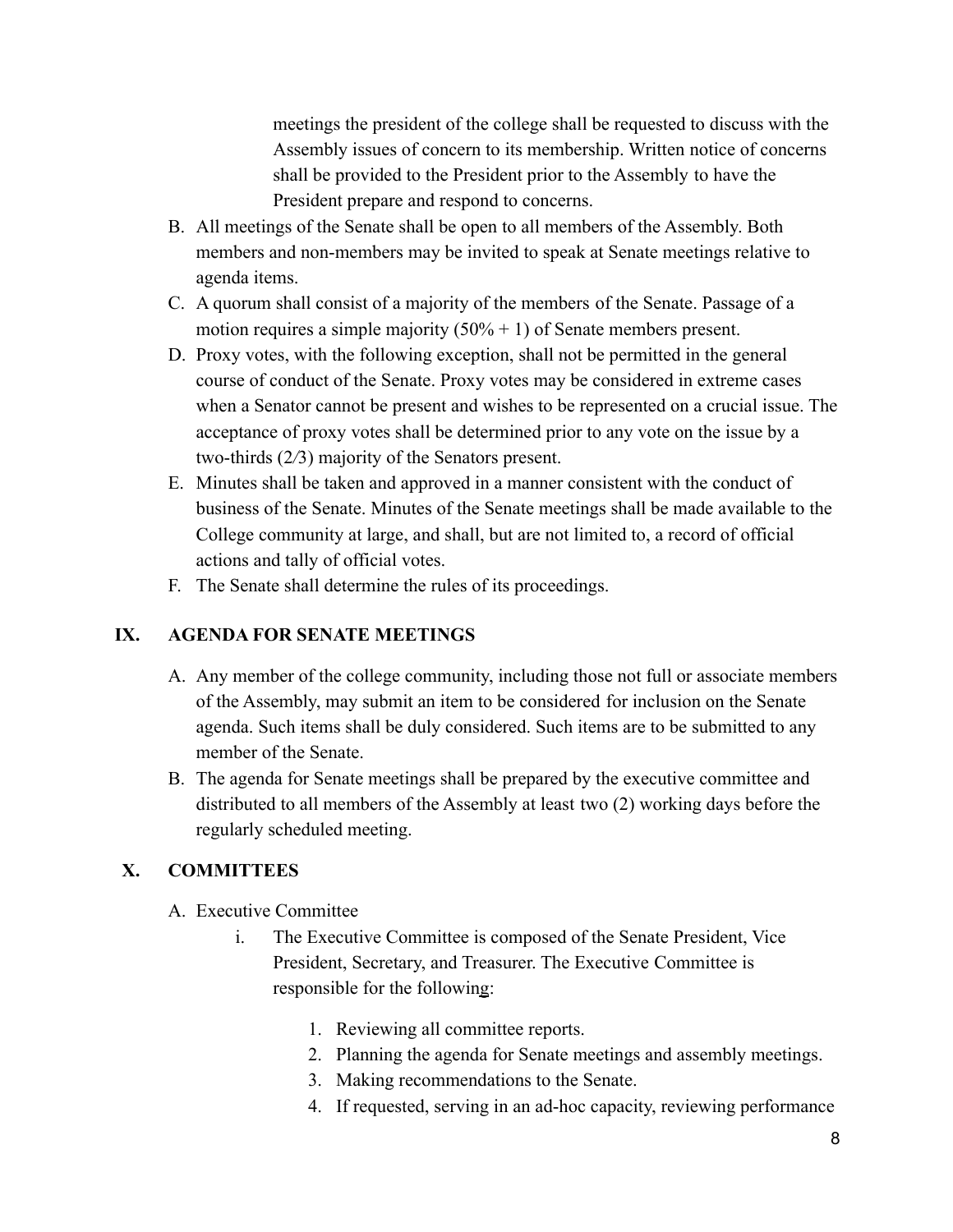management issues relevant to staff mission, compensation, and evaluation.

- 5. If requested, serving in an ad-hoc capacity, reviewing nominations for and selecting winners of the Staff Award for Excellence.
- 6. Coordinating advocacy on behalf of all staff.
- 7. Serving in an ad-hoc capacity if matters of professional conduct arise, to ascertain facts, interpret standards of professional conduct, and address concerns applicable to staff.
- B. Staff Senate Committee
	- i. Staff Senate members must serve on at least one committee each year,
	- ii. Each committee will select a chair from its membership, and all members of the committee are eligible. Senate members serving on a committee will report on the committee's activities at regular Senate meetings. If official committee minutes were taken, a copy of them should be provided for the Vice President of Staff Senate. Committee composition will be reviewed in May at the beginning of each new term.
- C. Standing Committee
	- i. Staff Senate standing committees must have at least four persons, including one from each group of employees represented in the Senate. At least one of the persons must be a Senate member. Any staff member may serve on a standing committee, and appointments will come from recommendations made to the Senate.
	- ii. According to the Northern Marianas College "Institutional Governance Guide," Staff Senate members are to attend the following standing committees:
		- 1. College Council: Staff Senate President and staff member(s) appointed by Staff Senate
		- 2. Program Review & Outcomes Assessment Committee (PROAC): Staff Senate Vice-President or if the VP declines, it is open to another senator or a member of the staff assembly, approved by two-thirds of the Staff Senate.
		- 3. Budget & Finance Committee (BAFC): 2 Staff Senate Representatives appointed by Staff Senate
		- 4. Leadership Team: Staff Senate President
- D. Action Team committee
	- i. Must consist of at least four persons with at least one member represented by the Staff Senate. Any staff member may serve on an ad-hoc committee,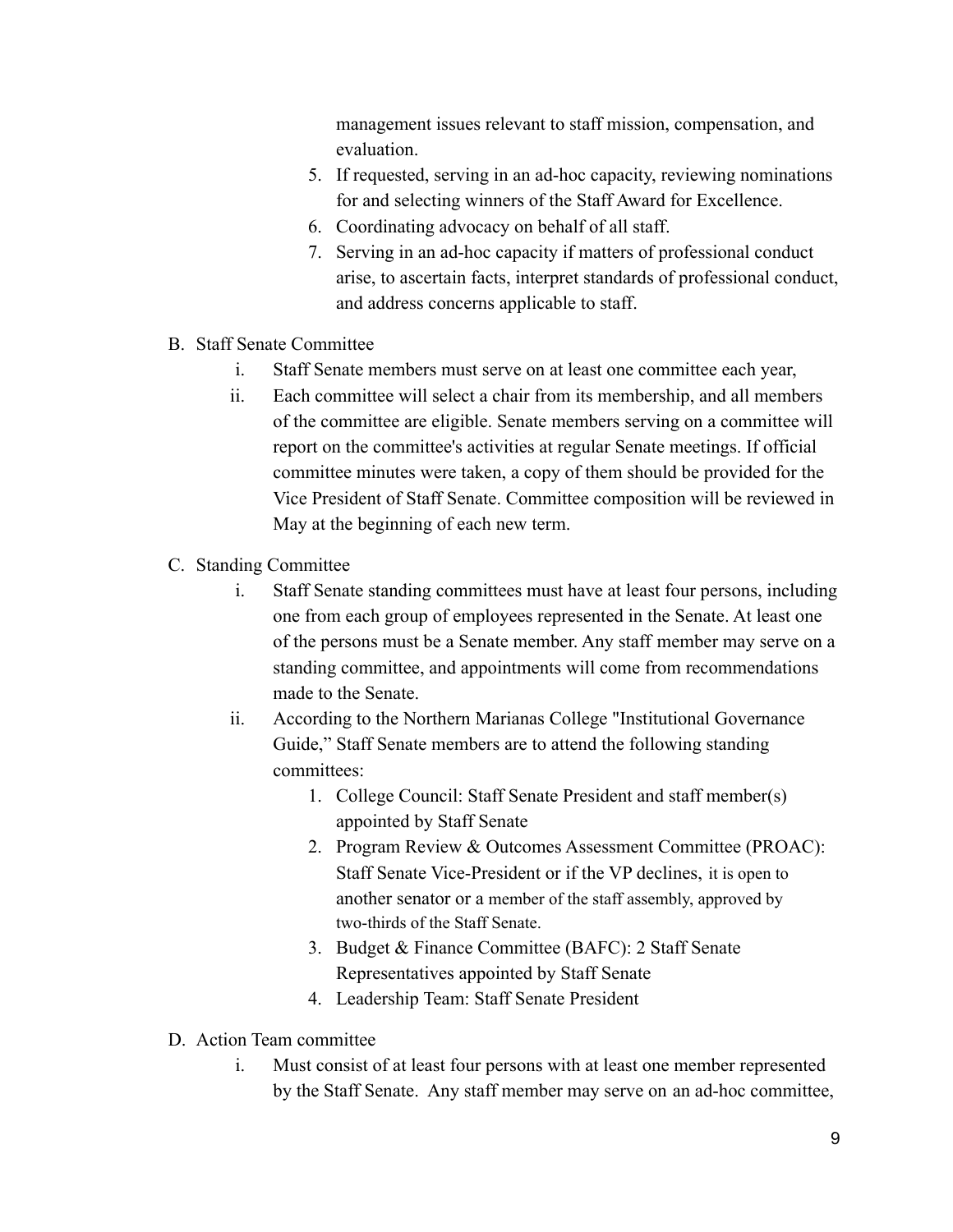but it is strongly recommended that all four employee groups of Staff Senate be represented. Additional appointments will come from recommendations made to the Senate.

- E. Ad-Hoc Committees
	- i. When deemed necessary ad-hoc committees will be formed.
- F. Staff Senate Policy Committee
	- i. Reviewing Staff Senate bylaws and recommending revisions as appropriate.
	- ii. As an advisory body, work with the Human Resources Director with regard to the Professional Development in education/training opportunities that enhance job performance and wellness.
	- iii. If requested by the Human Resources Director, Staff Senators may form a Recognition Committee with Human Resources that promotes processes and incentives for rewarding excellence in performance and service.

### **XI. BUDGET**

Staff Senate will submit an annual budget that will be presented to the Budget & Finance Committee (BAFC) before the end of the Fiscal Year or upon request by BAFC. A simple majority  $(50\% + 1)$  vote of the Staff Senate is needed to approve this proposed budget prior to submitting it to BAFC.

### **XII. MINUTES**

Senate minutes are to be provided to Senate members via email for review. Members will be notified of a deadline of at least three days to suggest changes to the minutes. Prior to the next regular Senate meeting, after the deadline has passed and the modifications have been made, the minutes will be shared with IT to be uploaded to the Staff Senate page of the college's website. Final approval of the minutes will be voted on at the next regular standing meeting.

### **XIII. ABSENCES**

Senate members are to report their absence from Senate meetings to either the Senate president or vice President before the meeting. Such a report will constitute an excused absence. Three (3) unexcused absences without cause within one Senate year will be grounds for the Senate to ask for the resignation of that person from the Senate.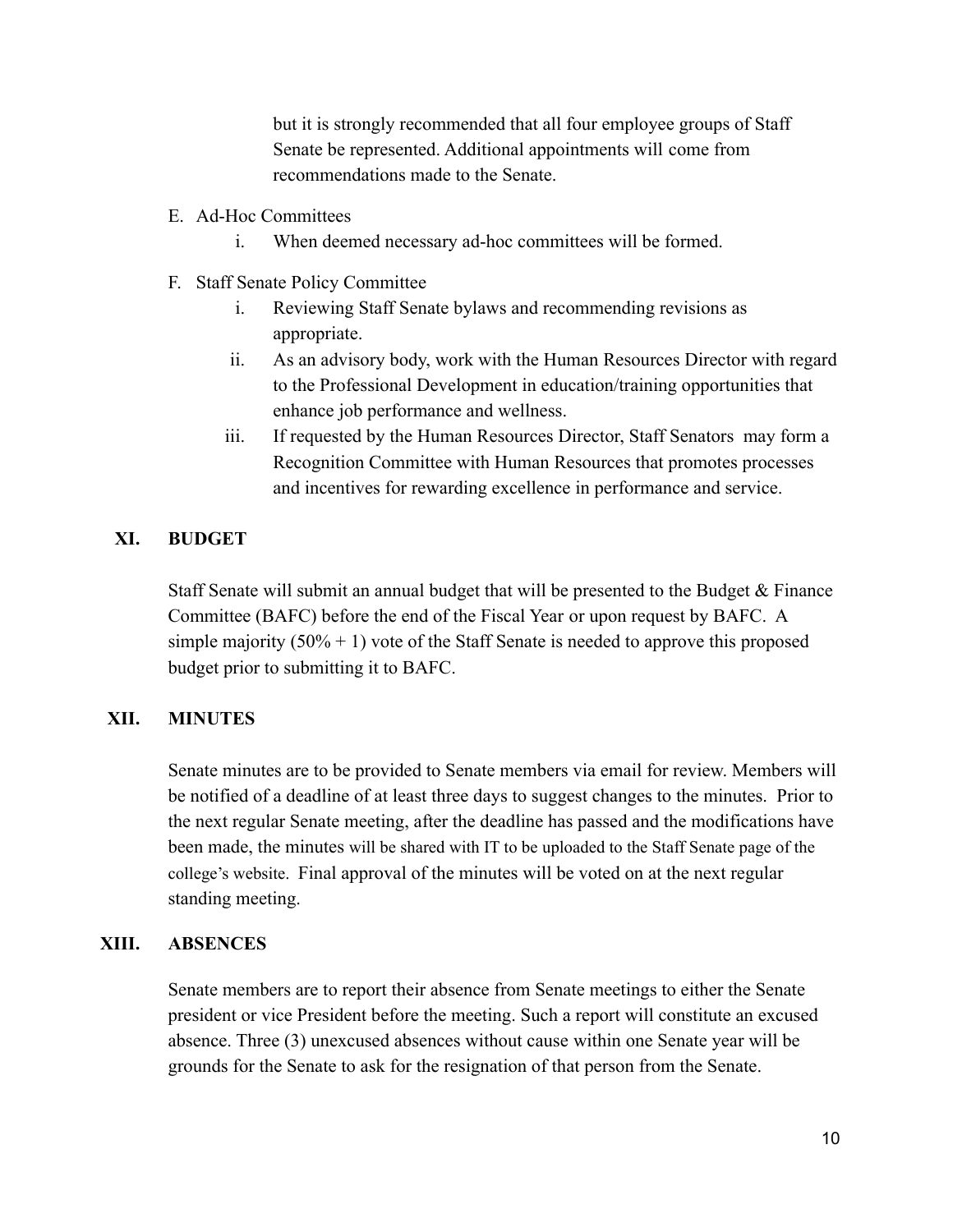## **XIV. QUORUM**

Quorum is a simple majority of the elected senators or 50% + 1.

## **XV. ADOPTION**

Affirmative vote of at least two-thirds of the Senate.